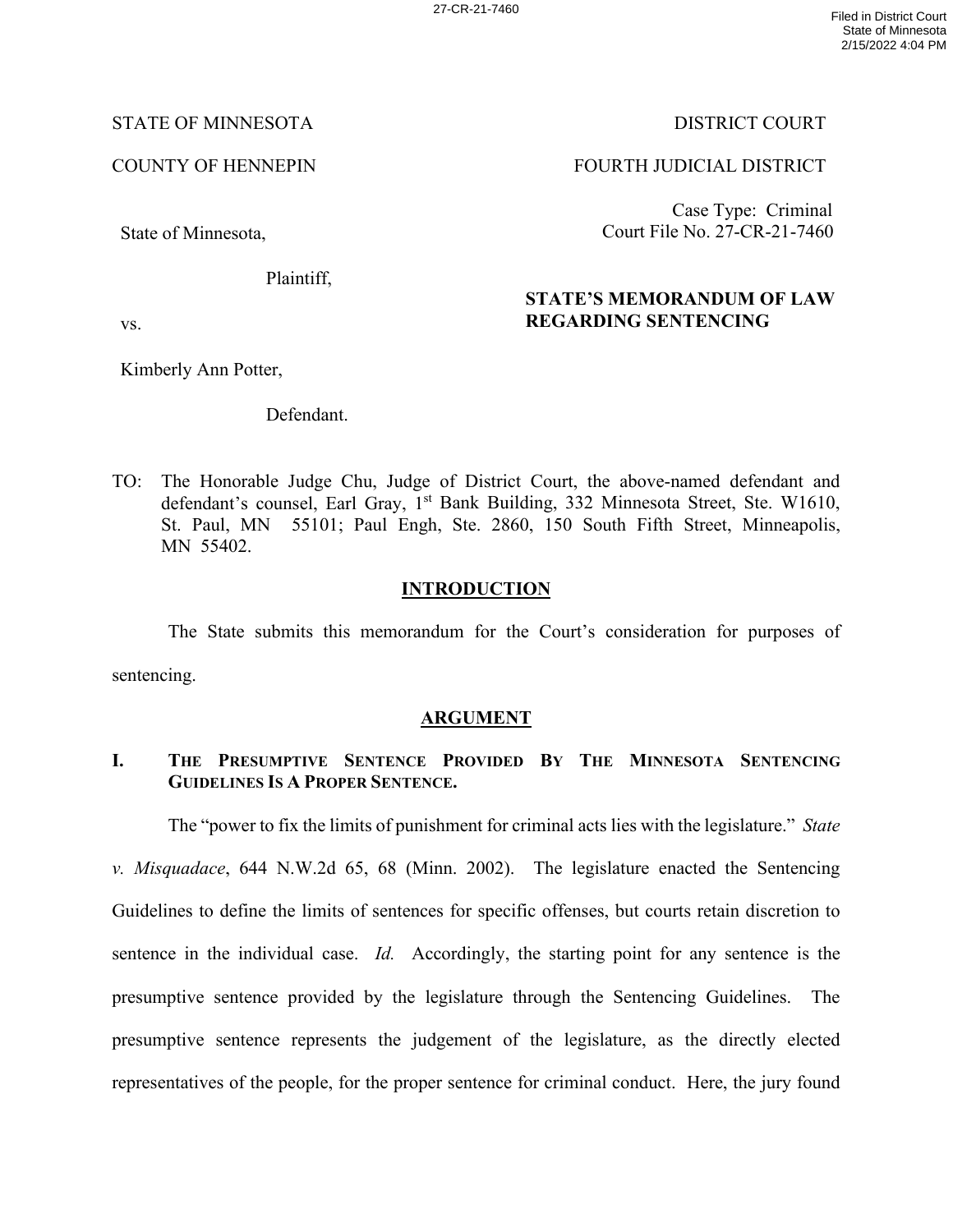that Defendant Potter committed manslaughter in the first degree for the reckless handling of her firearm which caused the death of Daunte Wright.<sup>[1](#page-1-0)</sup> The legislature assigned that crime a severity level of nine. For a defendant with a criminal history score of zero, the presumptive sentence is a commitment to prison for a period of 86 months (with a range of 74 to 103 months).

The presumptive sentence takes into account the two basic elements of the conviction. It must always be remembered first and foremost that this case is about the death of Daunte Wright. Daunte Wright was a living, breathing human being, who loved, and was loved by his family and friends. Life is something this society holds in the highest regard. In this case, that life is Daunte Wright, and his life must be held in the highest regard as well. The presumptive sentence reflects the seriousness of the loss of his life.

In addition, the presumptive sentence reflects the culpability of the Defendant's recklessness in causing Daunte Wright's death. The sanctity of Daunte Wright's life deserved the protection of the law like any other person. Defendant Potter was a highly trained law enforcement officer. She had received firearms proficiency training every year for 26 years and Taser proficiency training every year for nearly 20 years. A jury of her peers found Defendant Potter's conduct was reckless; that she committed a conscious or intentional act in connection with the handling of her handgun that created a substantial and unjustifiable risk that she was aware of and disregarded, and thereby caused Daunte Wright's death. This level of recklessness certainly has a higher degree of culpability than mere negligence. The presumptive sentence reflects this higher culpability.

<span id="page-1-0"></span><sup>&</sup>lt;sup>1</sup> The jury found Defendant guilty of two counts of manslaughter, but the Court must enter a conviction and sentence on the most serious of the two offenses; first-degree manslaughter. *See State v. Kebaso*, 713 N.W.2d 317, 322 (Minn. 2006).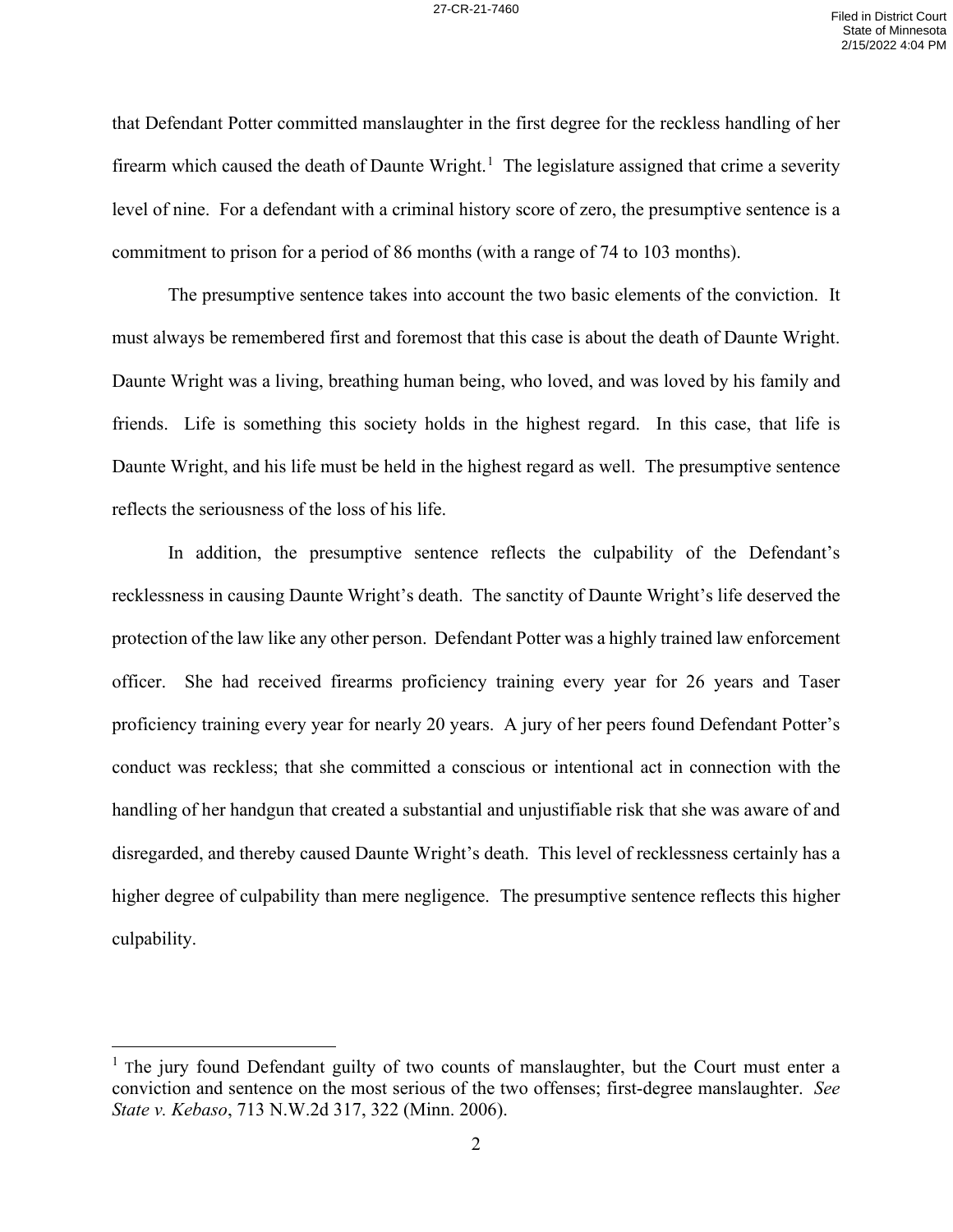Daunte Wright's death must not be ignored or even minimized.<sup>[2](#page-2-0)</sup> The degree of Defendant Potter's recklessness in handling her firearm and causing Daunte Wright's death cannot be excused or even minimized. The presumptive sentence takes into account the main elements of the conviction: the death of Daunte Wright and Defendant's recklessness.

#### **II. THE COURT SHOULD DENY DEFENDANT POTTER'S MOTIONS FOR DISPOSITIONAL AND DURATIONAL DEPARTURES.**

The Minnesota Sentencing Guidelines were created "to establish rational and consistent sentencing standards that promote public safety, reduce sentencing disparity, and ensure that the sanctions imposed . . . are proportional to the severity of the offense and the offender's criminal history." Minn. Sent. Guidelines 1.A. The Guidelines "promote uniformity, proportionality, and predictability in sentencing." *State v. Hicks*, 864 N.W.2d 153, 156 (Minn. 2015). The presumptive ranges listed within the Guidelines are "deemed appropriate for the felonies covered by them." Minn. Sent. Guidelines 1.A.6.

A court may only depart from the presumptive sentence when they can articulate "substantial and compelling" circumstances that justify a departure. Minn. Sent. Guidelines 2.D.1; *State v. Barthman*, 938 N.W.2d 257, 267, 270 (Minn. 2020). "Substantial and compelling" circumstances are those in which "the defendant's conduct in the offense of conviction was *significantly* more or less serious than that typically involved in the commission of the crime in question." *Barthman*, 938 N.W.2d at 270 (emphasis in original). Only when such circumstances are present may a judge depart from the presumptive disposition or duration prescribed in the Guidelines. Minn. Sent. Guidelines 2.D.1.

<span id="page-2-0"></span> $2 \text{ In her memorandum in support of her request for a disposal departure, course for Defendant.}$ minimizes the death of Daunte Wright, calling any reference to his death by the State in support of the presumptive sentence faulty and reflexive. Defendant's Motion For Dispositional Departure (Dispositional Mot.), at 6. This is hardly an expression of remorse for the victim, Daunte Wright.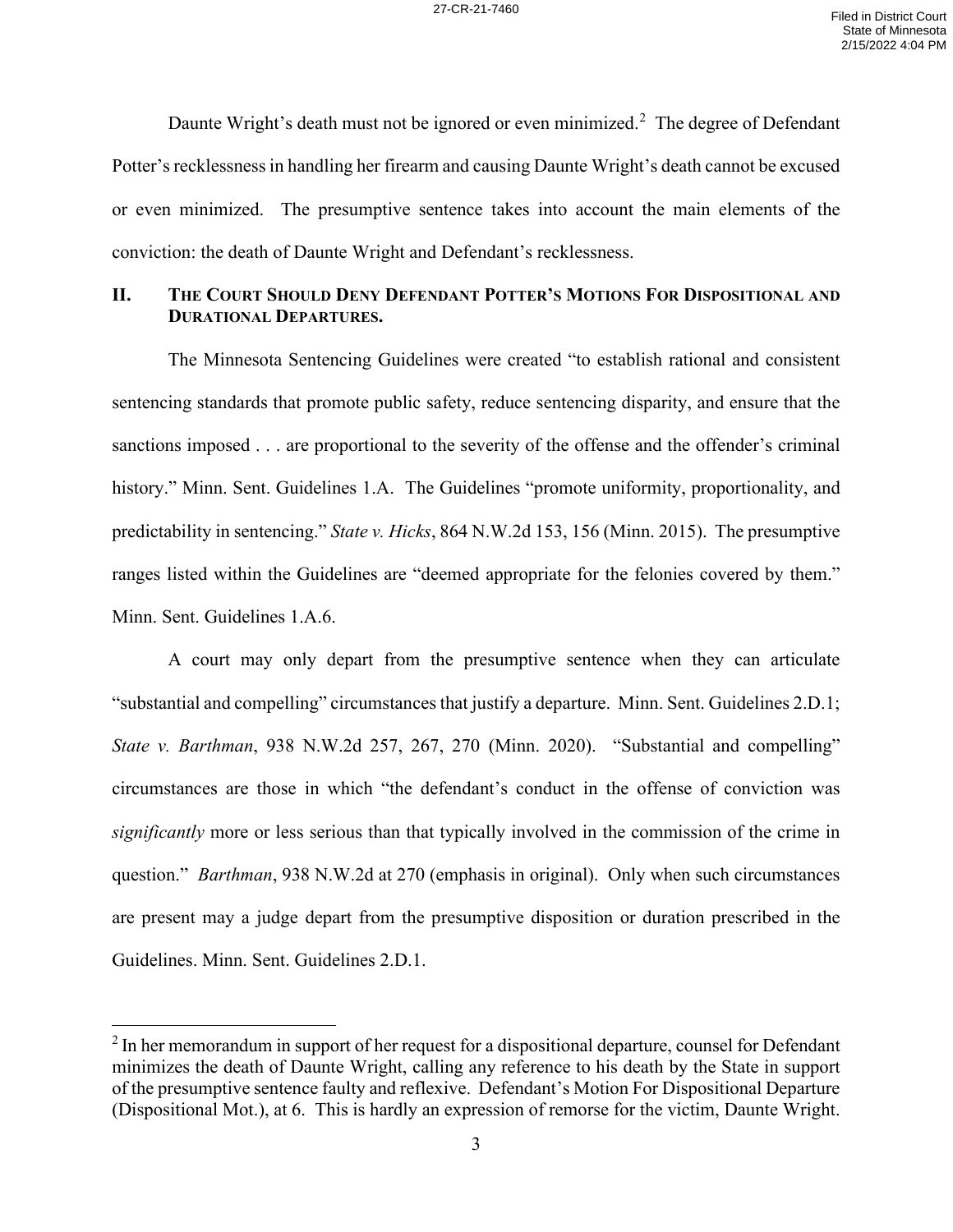### **A. A Downward Dispositional Departure Is Not Warranted Because There Has Been An Insufficient Showing That Defendant Potter Is Particularly Amenable To Probation**.

A defendant's particular amenability to probation may justify a downward dispositional departure. *State v. Trog*, 323 N.W.2d 28, 31 (Minn. 1982). But this requires more than just a showing that a defendant is amenable to probation. *State v. Soto*, 855 N.W.2d 303, 308 (Minn. 2014). Instead, a defendant must be *particularly* amenable to probation before the district court can use this basis as a substantial and compelling reason to justify staying a presumptively executed sentence. *Id.* "'Particular' means 'exceptional' or 'distinctive among others of the same group,' and 'particularly' means 'especially' or 'specifically.'" *Id.* at 309 (quoting *The American Heritage Dictionary of the English Language* 1285-86 (5<sup>th</sup> ed. 2011)). "By requiring a defendant to be *particularly* amendable to probation," the Sentencing Guidelines reserve downward dispositional departures only for circumstances where the defendant is clearly distinguished "from most others and truly presents 'substantial[ ] and compelling circumstances' that are necessary to justify a departure." *Soto*, 855 N.W.2d at 308 (alterations in original).

In determining whether a defendant is particularly amenable to probation, the district court may consider "[n]umerous factors, including the defendant's age, his prior record, his remorse, his cooperation, his attitude while in court, and the support of friends and/or family." *Trog*, 323 N.W.2d at 31. While a defendant's prior record is a factor that may be considered, "a defendant's clean record does not by itself justify mitigation of sentence because that factor, in the form of [the] defendant's criminal history score, has already been taken into account by the Sentencing Guidelines in establishing the presumptive sentence." *Id.* (citing *State v. Cizl*, 304 N.W.2d 632, 634 (Minn. 1981)). And the existence of a valid departure ground does not *require* the district court to deviate from the sentencing guidelines. *State v. Evenson*, 554 N.W.2d 409, 412 (Minn.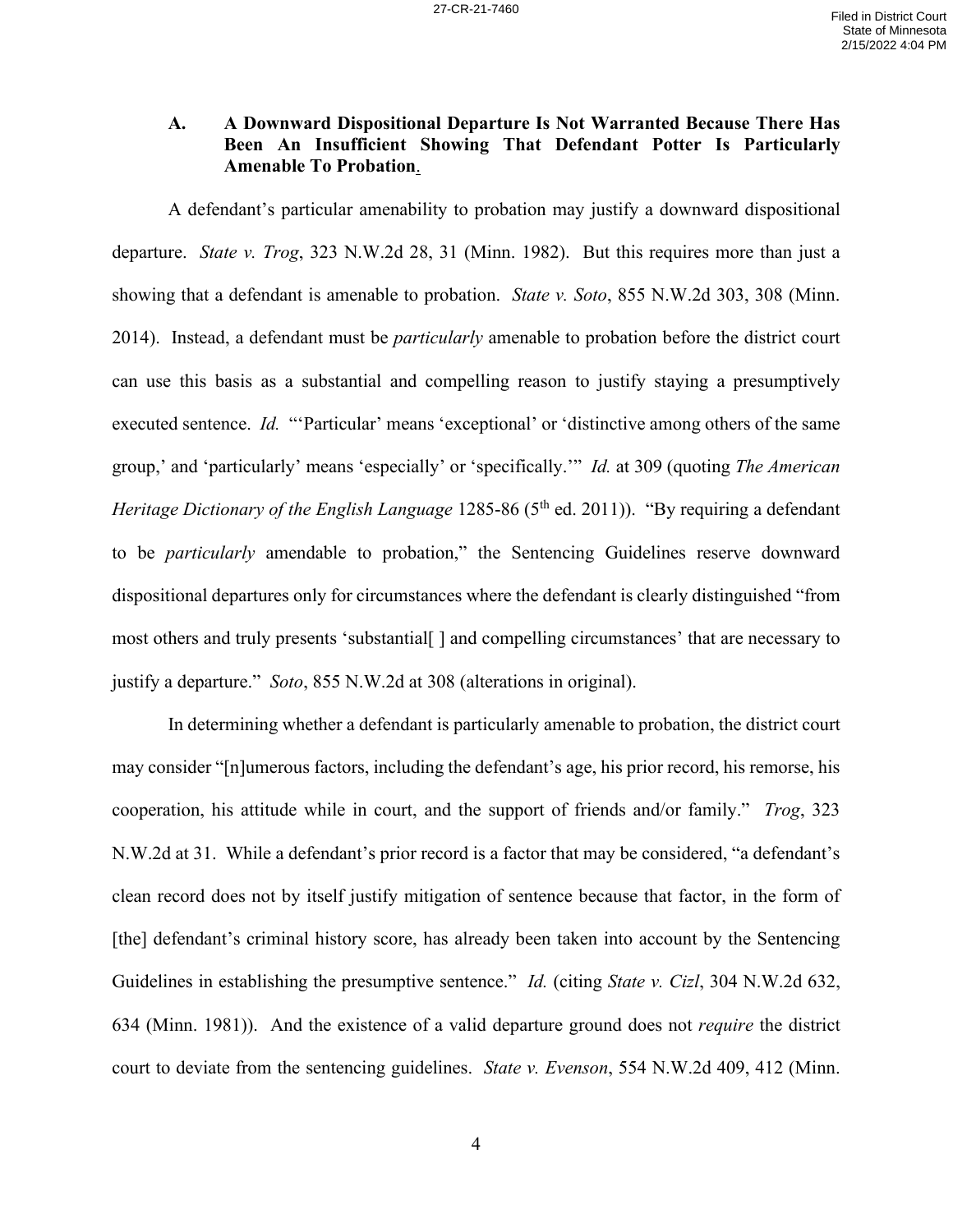Ct. App. 1996). Indeed, the existence of a mitigating factor does not obligate the court to order probation or even to impose a shorter sentence. *State v. Wall*, 343 N.W.2d 22, 25 (Minn. 1984).

Defendant bases her dispositional departure argument on the factors outlined in *State v. Trog*, 323 N.W.2d 28, 31 (Minn. 1982). *Trog* and the cases that follow it recognize that in particular cases society is better served if the defendant receives treatment in a probationary setting and lengthier supervision than can be provided by a prison disposition. *Id.* (citing *State v. Wright*, 310 N.W.2d 461, 462-63 (Minn. 1981)). An important aspect of this concept is that society's interests will be better served by a probationary disposition than a prison sentence. *Wright*, 310 N.W.2d at 463. Further, the Court in *Soto* held that the court must find the defendant is "particularly" amenable to probation, meaning exceptional, distinctive, especially, or specifically. 855 N.W.2d at 309.

The arguments Defendant puts forth in her memorandum to this Court in support of a dispositional departure are not particularly compelling. Defendant claims her remorse supports the departure, but she does not offer any argument as to *why* her remorse should support a departure to probation other than citation to case law. "Remorse" is defined as "[m]oral anguish arising from repentance for past misdeeds; bitter regret." *The American Heritage College Dictionary of the English Language*, 1154-55 (3rd ed. 1997). "Remorse" is also defined as "a gnawing distress arising from a sense of guilt for past wrongs." *Webster's Third New International Dictionary of the English Language*, 1921 (1976). Presumably, in the criminal justice context, remorse is a potential protective factor against recidivism, as it represents an emotional reaction to the wrongfulness of conduct (at least after-the-fact). To this extent, Defendant's argument about remorse is then simply duplicative of her argument that she will not recidivate. Dispositional Mot., at 7-8.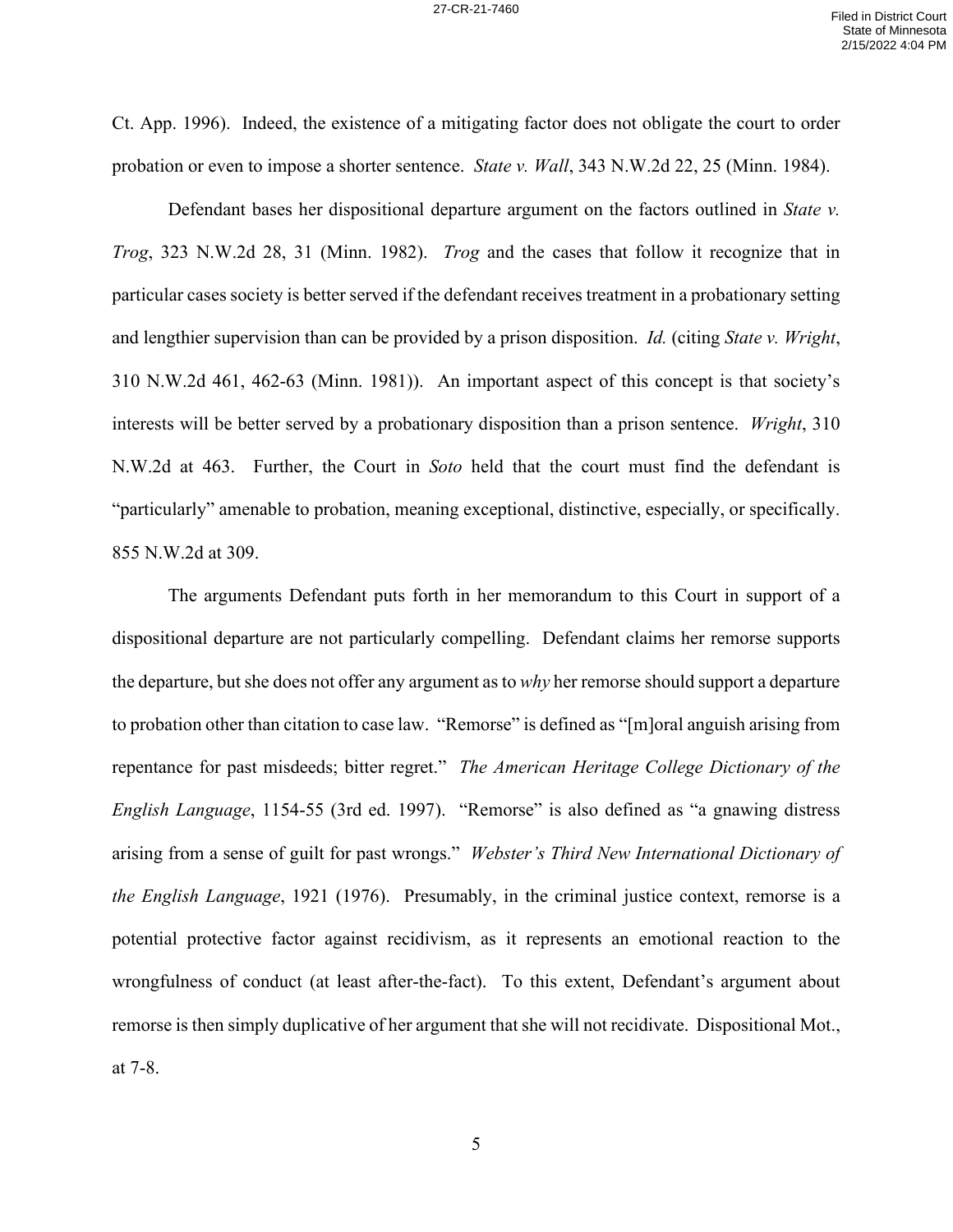But even so, for remorse to be truly operative here it must be remorse for the *wrongfulness* of the conduct towards those who are harmed by one's conduct, not just regret for what has happened to one's self. The most important question here is whether Defendant Potter has established remorse for the wrongfulness of her conduct that caused Daunte Wright's death. To date, the record may not adequately answer that question.

Much of the rest of Defendant's arguments are based on fear and divisiveness. She makes personal attacks on the prosecution, alleging the State's presumed reliance on the presumptive sentence is only "a political statement." Dispositional Memo., at 6. It is difficult to see how this makes *Defendant Potter* particularly amenable to probationary treatment. She goes on to argue that the State's charge is to enforce the law and support police officers, Dispositional Memo., at 7, as if the State should give her the "break" she seeks just because she is a police officer. There is no case law support for this assertion nor is it good policy. Thereafter, Defendant attempts to invoke fear in this Court and the community about the disposition, arguing that if she receives the presumptive sentence violent crime will increase. Dispositional Memo., at 8-9. Again, these are not particularly compelling arguments for a dispositional departure.

Rather, for the Court to depart on this basis Defendant would need to establish that society's interests are better served, not just her own. She would need to show that something good can come of a probationary disposition.

The State acknowledges that there are aspects of this case that suggest a probationary disposition could be more beneficial to society's interests than a lengthy prison sentence. Society's interests in criminal punishment include deterrence, rehabilitation, and retribution. The State accepts that Defendant Potter is unlikely to recidivate. She will never work as a police officer again, she will not be allowed to carry a gun, and she has no prior violations of the law. She has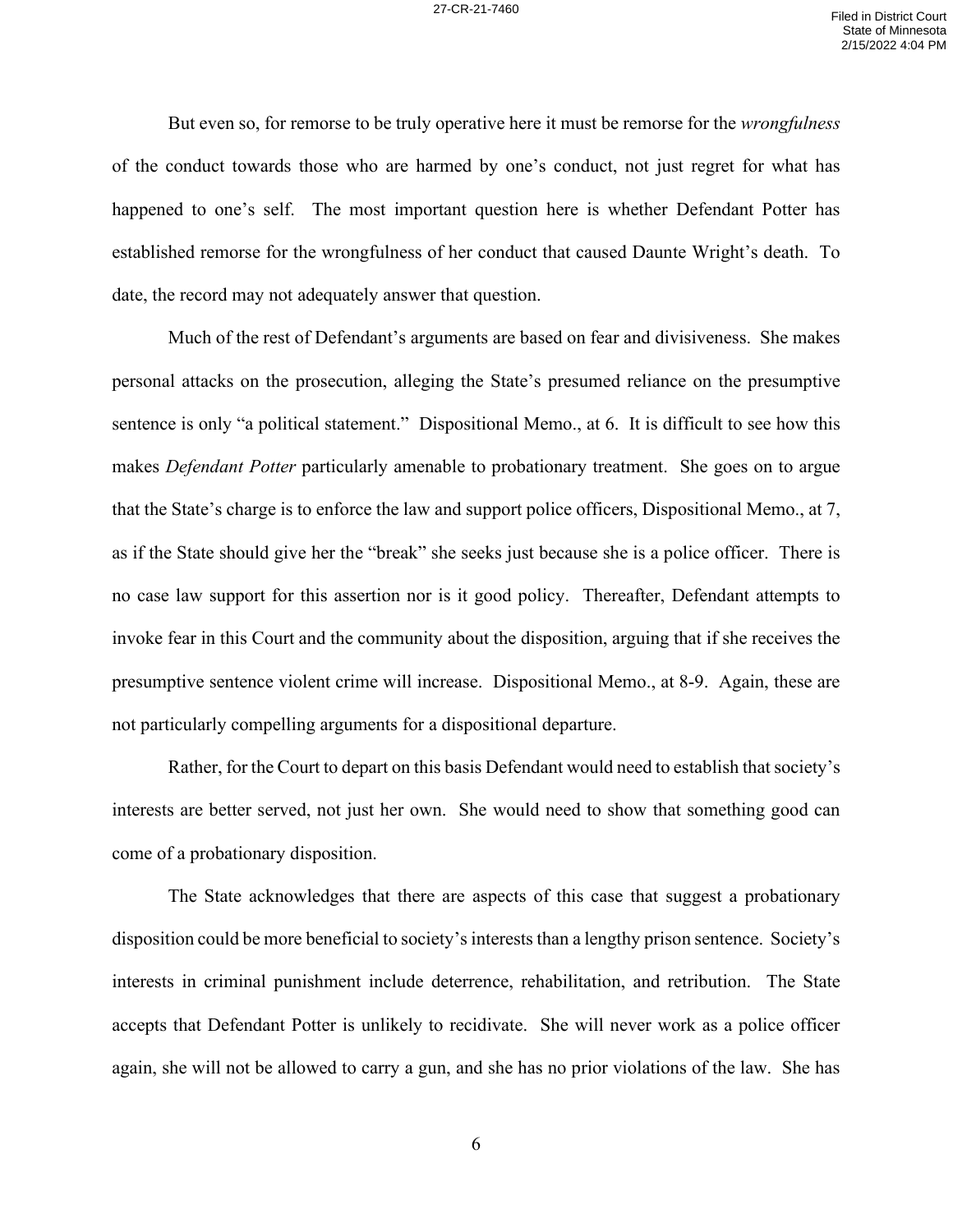demonstrated some remorse for her conduct. Importantly, Defendant Potter is in a unique position to help prevent another case of "weapons confusion:" she could speak to law enforcement groups, trainers, or legislators about this experience and how real the dangers are, and she could speak to manufacturers in hopes of convincing them to make design changes that could also help.

Community restoration is an important goal of the criminal justice system too. Defendant Potter made a colossal, lethal error, an error she was trained to avoid. But she did not intend to kill Daunte Wright. By acknowledging her failure and that she is subject to the law like all others, she could help the community heal. She might even be able to help the Wright family heal. And all this could honor the memory of Daunte Wright. Having been convicted, Defendant Potter is now legally and morally responsible for Daunte Wright's death. No prison sentence can bring Daunte Wright back to life. A prison sentence is just a number, and that number cannot undo this tragedy or bring Daunte Wright back to his family. Fostering healing and community restoration is valuable too.

It is Defendant's burden to establish to the satisfaction of the Court that she is amenable to probation; that is, that society's interests are better served by a probationary disposition. Blaming the victim, claiming to be a victim of a political prosecution, fomenting fear and divisiveness, and denying responsibility does not satisfy that burden. It is up to Defendant Potter to establish that she can better serve society's interests during a probationary disposition. The record to date does not shed much light on whether Defendant Potter can make this showing. Alternatively, in the event the Court should find that society's interests are better served by a probationary disposition, the State contends that certain conditions at a minimum would need to be a part of any probationary disposition: 1) Defendant should serve one year in jail to reflect the seriousness of Daunte Wright's death; 2) Defendant should speak publicly about the dangers of weapons confusion to law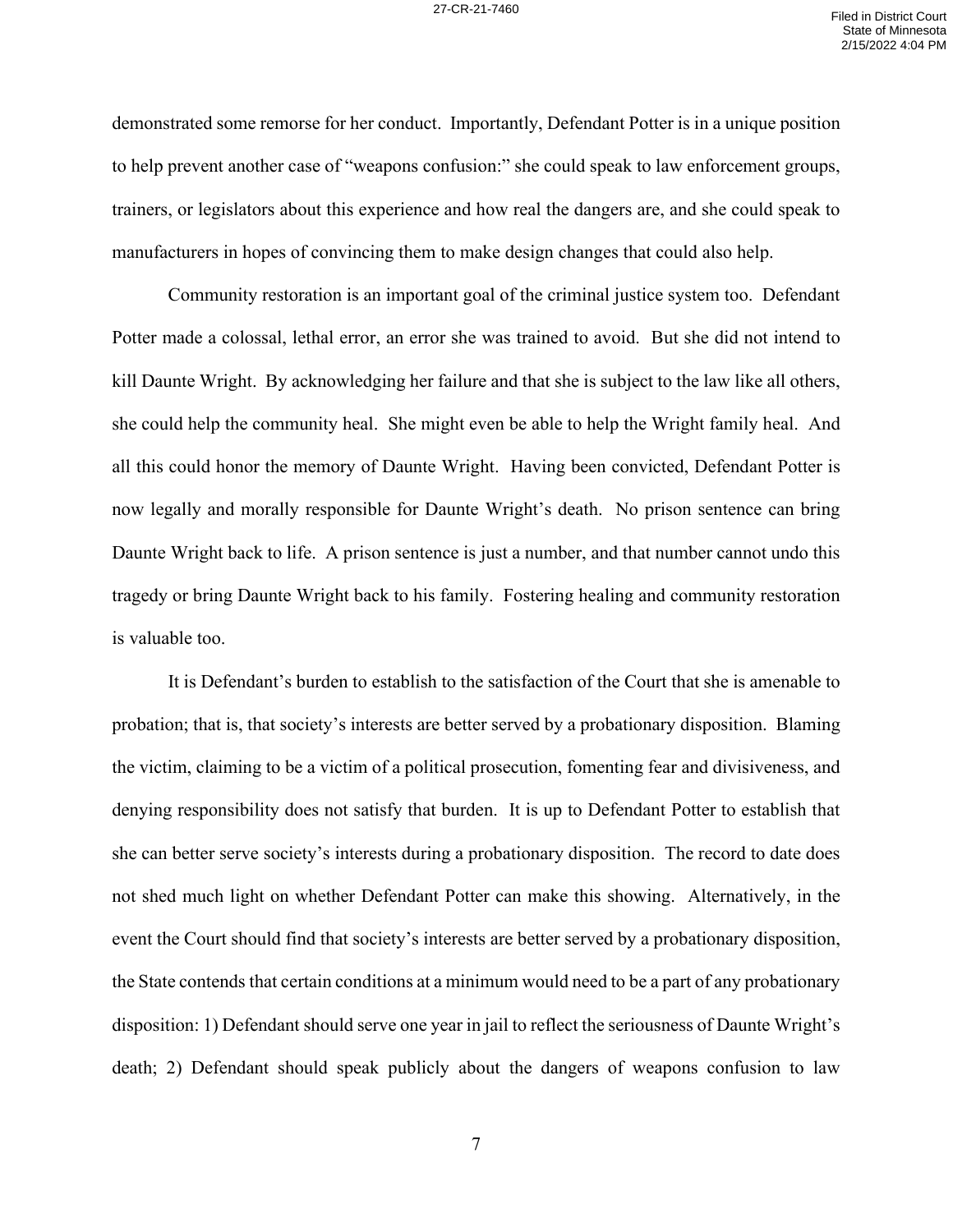enforcement agencies; 3) Defendant should make herself available to the Wright family if they decide, at a time of their choosing, to speak with her about their loss; 4) Defendant must remain law abiding; and 5) Defendant should be placed on probation for a period of 10 years.

It is the considered judgment of the legislature, as the directly elected representatives of the people, that a conviction for recklessly causing the death of another warrants a prison sentence. It is Defendant's burden to prove that a departure from this judgment is warranted in this case. To date, she has not done so.

#### **B. A Downward Durational Departure Is Not Warranted Because Defendant Potter's Conduct Was Not Significantly Less Severe Than Typical.**

In contrast to dispositional departures, which focus on the defendant, durational departures "must be based on factors that reflect the seriousness of the *offense*, not the characteristics of the offender." *State v. Solberg*, 882 N.W.2d 618, 623 (Minn. 2016) (citing *State v. Chaklos*, 528 N.W.2d 225, 228 (Minn. 1995)) (emphasis in original). A downward durational departure is warranted only where the defendant's conduct was "significantly less serious than that typically involved in the commission of the offense." *State v. Mattson*, 376 N.W.2d 413, 415 (Minn. 1985). "The requirement that aggravating or mitigating factors must relate to the seriousness of the offense—and not to the characteristics of the offender—narrows the range of factors that may justify a durational departure." *Solberg*, 882 N.W.2d at 624. And, as noted above, the existence of mitigating factors does not obligate the court to impose a shorter sentence. *Wall*, 343 N.W.2d at 25.

"[A] defendant's remorse generally does not bear on a decision to reduce the length of a sentence." *Solberg*, 882 N.W.2d at 625; s*ee also State v. Back*, 341 N.W.2d 273, 275 (Minn. 1983) ("As a general rule, a defendant's remorse bears only on a decision whether or not to depart dispositionally, not on a decision to depart durationally."). "[U]nless a defendant can show that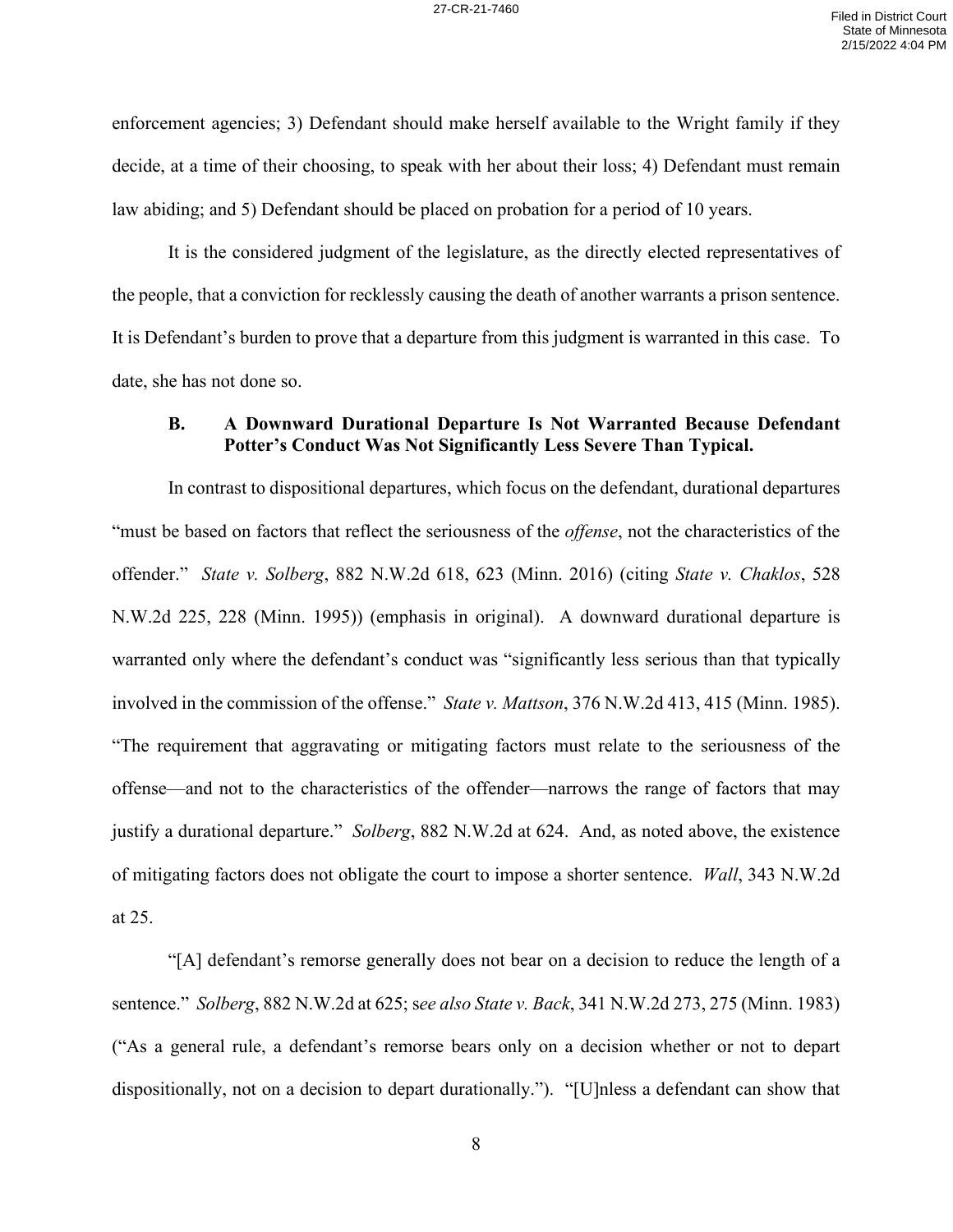[her] demonstrated remorse is directly related to the criminal conduct at issue and made that conduct significantly less serious than the typical conduct underlying the offense of conviction, remorse cannot justify a downward durational departure." *Solberg*, 882 N.W.2d at 626 (emphasis omitted). When the defendant does "not engage in any remorse-driven conduct that lessen[s] the impact of the crime on the victim" or makes the crime less serious than typical, statements of remorse and regret during an investigation and court proceedings "do not amount to 'substantial and compelling circumstances' justifying a downward durational departure.'" *Id.* Defendant Potter makes no claim that any of her conduct in causing Mr. Wright's death was remorse-driven.

Again, Defendant's arguments in her memorandum to this Court are not particularly compelling. Defendant first relies on the Guidelines factor for cases in which the victim was the initial aggressor. Durational Memo., at 1. Her reliance on this factor is misplaced. First, Defendant again simply tries to deflect responsibility for her own conduct and to place blame on Daunte Wright for his own death. Daunte Wright was not an "aggressor" against Defendant. Daunte Wright made no aggressive or violent movements toward Defendant Potter or the other officers. Daunte Wright simply pulled away from Officer Luckey in an attempt to drive off.<sup>[3](#page-8-0)</sup> It was then that Defendant Potter decided to use a high level of force (her Taser), even after the other officers had the situation in hand, to try to stop him. It was Defendant Potter's recklessness in carrying out this decision that forms the basis of her liability.

Relatedly, this factor should not apply when the defendant's criminal conduct in reaction to the victim's conduct is disproportionate to the victim's conduct. *See State v. Harrell*, No. A15- 1988, 2016 WL 6670670, \*3 (Minn. Ct. App. Nov. 14, 2016) (affirming denial of durational

<span id="page-8-0"></span><sup>&</sup>lt;sup>3</sup> Defendant's hyperbole is telling. Her descriptions of Daunte Wright's conduct as "violent and aggressive resistance" and "violent conduct," Durational Memo., at 1, 2, are exaggerations of Daunte Wright's conduct.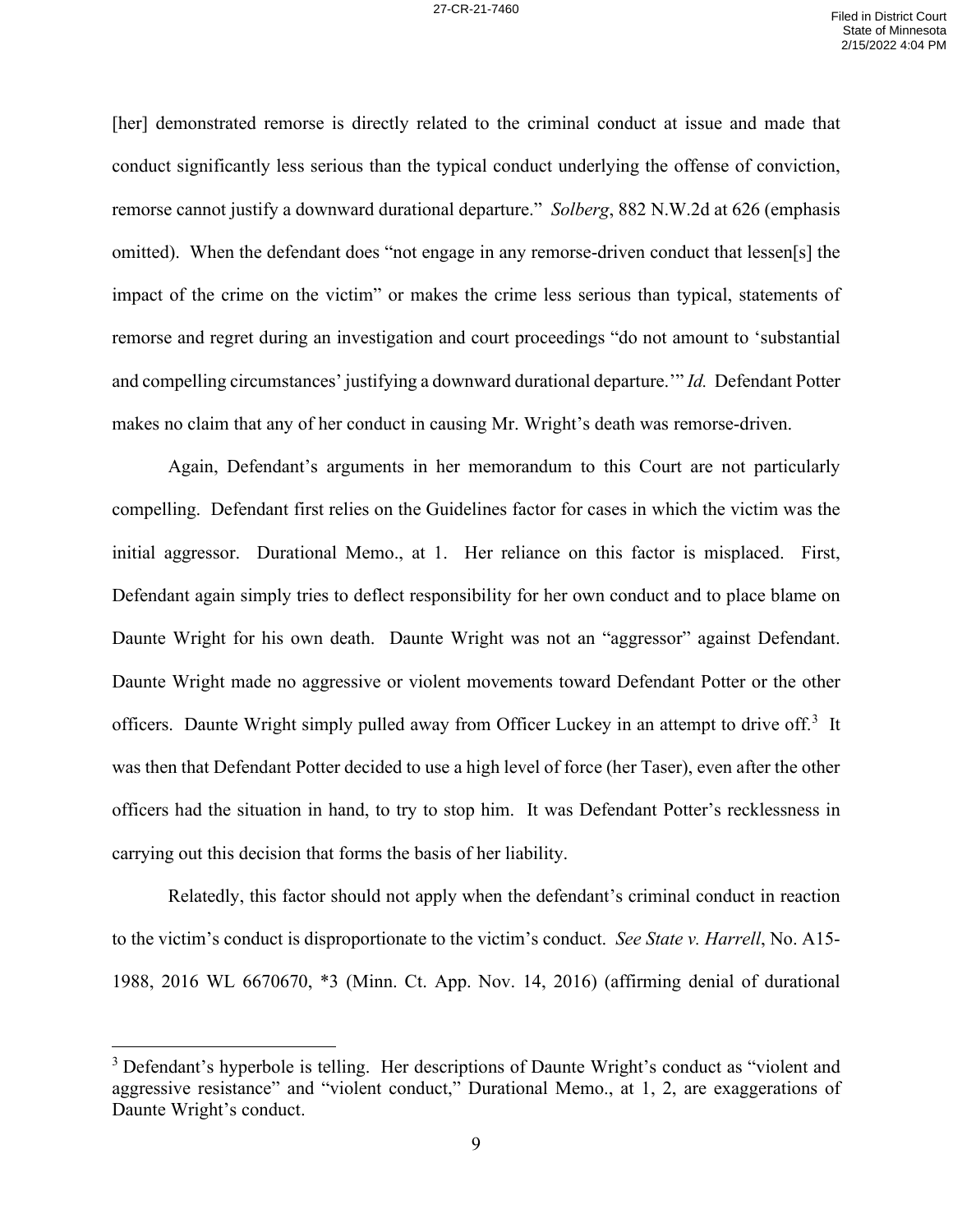departure where defendant contended the victim was the initial aggressor because the defendant's conduct was disproportionate to the domestic argument that preceded it). The basis of Defendant Potter's criminal liability in this case is the recklessness of her response. Taken to its logical extension, Defendant Potter's argument here is that any time a police officer acts to restrain a person, but does so recklessly or inappropriately, the officer should receive a shorter sentence than other defendants charged with the same crime.

Further proof that this argument is really just an attempted diversion from her own culpability, Defendant goes on to discuss allegations of Daunte Wright's prior conduct that have nothing to do with whether he was the initial aggressor: "This avenue for departure further resonates in light of Mr. Wright's past violent behavior . . .." Durational Memo., at 6-8.<sup>[4](#page-9-0)</sup> Defendant then goes on to list unproven allegations that have nothing to do with Daunte Wright's encounter with Defendant Potter on April 11, 2021. This attempt at publicly smearing Daunte Wright is just that; it is certainly not relevant to whether Defendant should get a shorter sentence.

Finally, it is incredulous that, notwithstanding the impact of her conduct on her community, Defendant would attempt to support her request for a shorter sentence by comparison to *Koon v. United States*, the case arising out of the beating of Rodney King. Durational Memo., at 2-6.

But matters of poor taste and judgment aside, the bottom line ruling in *Koon* was that the sentencing court did not abuse its discretion in concluding that the presumptive sentence under the federal guidelines for aggravated assault did not take into consideration cases where the victim provoked the legal use of force and the criminal conduct (the aggravated assaults) immediately

<span id="page-9-0"></span> $4$  Defendant asserts that Daunte Wright was at "fault" for the bench warrant. Durational Memo., at 2. However, there is nothing in the record to support any assertion that Daunte Wright even knew about, or actually received notice of a court appearance that he missed. Again it is telling that Defendant is quick to assert blame for the warrant when no fault has actually been established.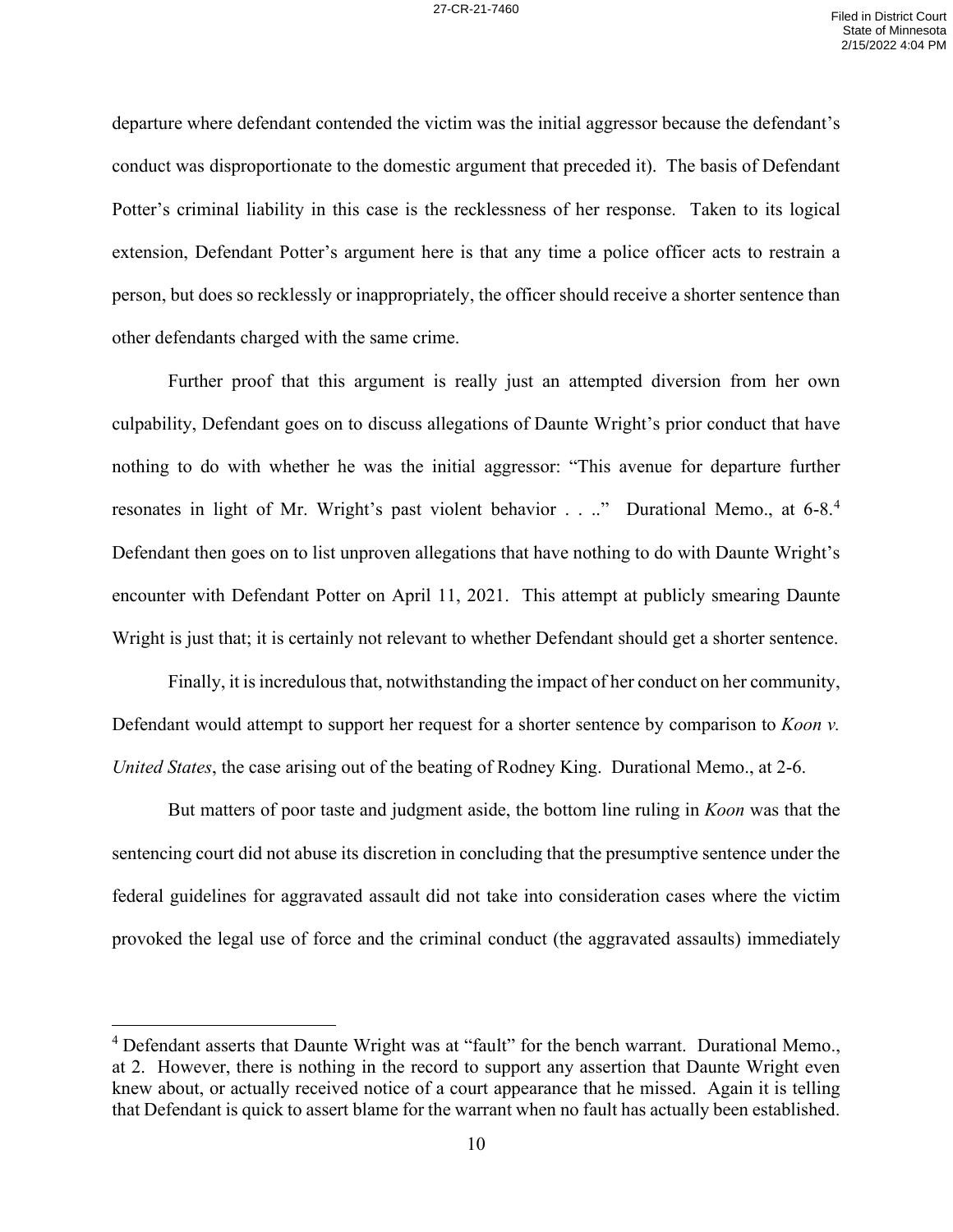followed. *Koon v. United States*, 518 U.S. 81, 105 (1996). This case is factually distinguishable from *Koon*. As Defendant even admits in her memo, Mr. King was combative with the officers, charged towards one of the officers, and tried to get up after the officers struck him to the ground. Durational Memo., at 3 (citing *Koon*, 518 U.S. at 86-87). Here, Daunte Wright was not combative with the officers, he made no threats to the officers, and he did not act aggressively towards the officers. He simply tried to get in the driver's seat and drive off. In other words, the alleged provocative acts are nothing like those in *Koon*.

Moreover, *Koon* is a decision about the federal sentencing guidelines and is not precedential here. And Minnesotans should be loath to accept the reasoning in *Koon* as worthy of application here.

Defendant has failed to establish that her conduct in recklessly handling her firearm and shooting Daunte Wright in the chest was "significantly less serious than that typically involved in the commission of the offense." *Mattson*, 376 N.W.2d at 415. The Court should deny her motion for a downward durational departure.

While the State does not agree with the formulation of Defendant's arguments asserted in support of a durational departure, the State recognizes that this is a unique case given the context in which Defendant Potter recklessly handled her firearm. If this Court should conclude that the facts of this case are sufficient to establish that Defendant Potter's crime is less serious than the typical first-degree manslaughter, and therefore support a durational departure, the Court should impose a sentence duration between the presumptive sentence for second-degree manslaughter and first-degree manslaughter. To impose anything less would fail to take into account Daunte Wright's death and the jury's finding that Defendant Potter committed first-degree manslaughter.